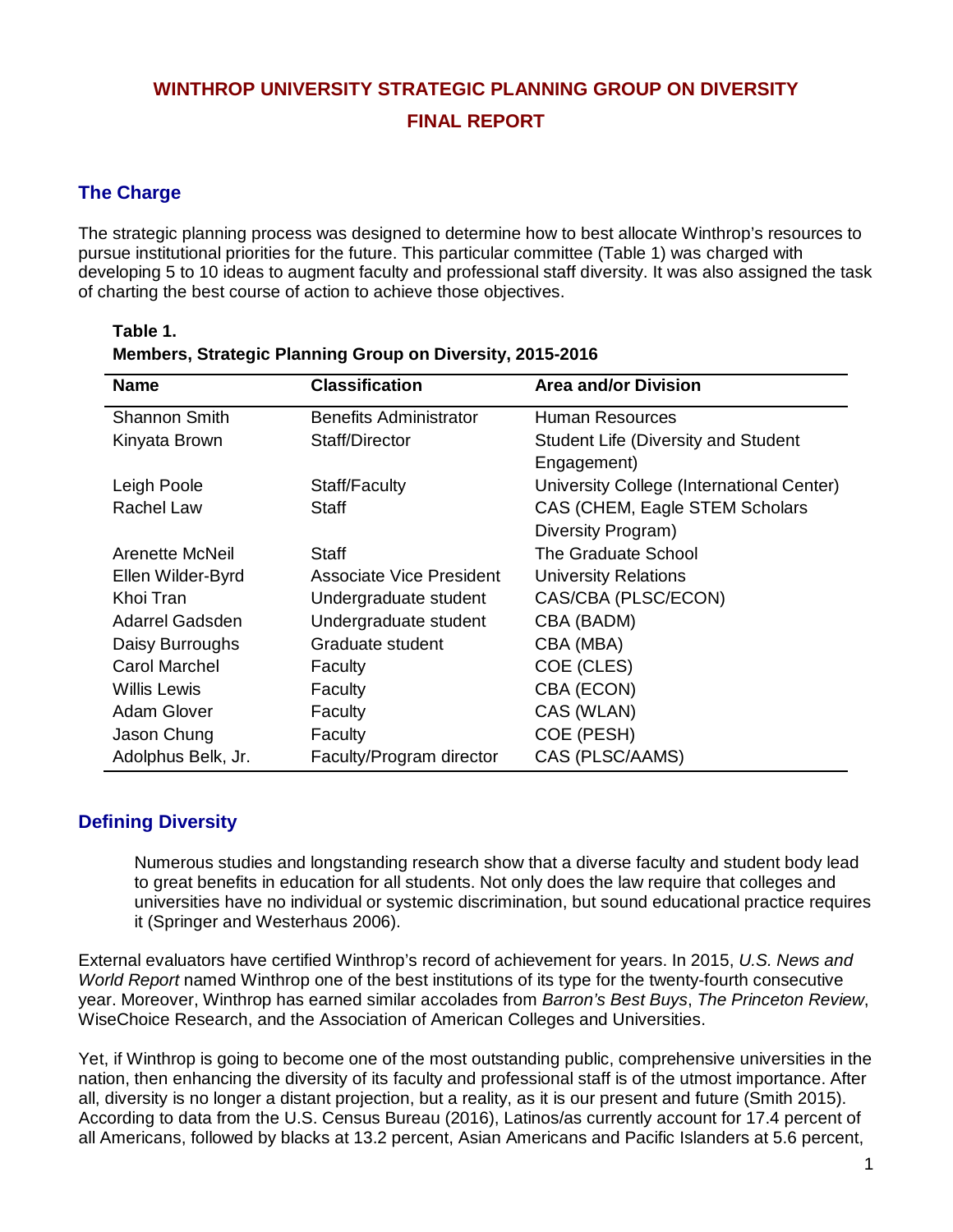and American Indians and Alaska Natives at about 1 percent. In South Carolina, those groups comprise roughly 35 percent of all state residents, with African Americans topping the list at 27.8 percent. Furthermore, demographers have noted that the American high school graduating class of 2025 will be one of the largest and most racially diverse in history:

Over the past two decades, the share of students graduating from public high schools who are white and non-Hispanic has declined dramatically – from 73% in 1995 to 57% in 2012, according to the most recent data available. In that time period the shares that are Hispanic and Asian have grown. [The Western Interstate Commission on Higher Education] projects that this trend will continue, with the public high school graduating class of 2025 being barely majority white (51%) (Fry 2015).

While American colleges and universities oftentimes focus on recruiting diverse students, there is also a dire need for more professors and professional staff persons of color to instruct and serve all students (Arnett 2015). For our purposes, **diversity includes** race, ethnicity, gender, gender identity and expression, sexual orientation, and religion. However, in an effort to "diversify diversity," we urge university leaders to also consider factors such as international status, age, and disability when hiring instructors and professional staff.

## **The Environment**

We are not operating in a vacuum. In much the same way that the social movements of the 1960s made their way to American colleges and universities, contemporary movements have also manifested on numerous campuses (Fischer 1969, *The Chronicle* 2015, Cobb 2016). In fact, one researcher noted:

The challenge is that while the historic issues of diversity, which have occupied many in higher education over the past fifty years, have grown in their urgency, new issues are emerging. The context for diversity is shifting, and the rhetoric about diversity is increasing (Smith 2015, vii).

The urgency and intensity are self-evident if one examines events over just the current academic year. For example, in October 2015, a graduate student at **the University of Missouri** went on a hunger strike to challenge flagrant bigotry, micro-aggressions, and the lack of responsiveness from the university leaders. Although other students joined him, the protests did not garner considerable national media attention until members of the football team—acting in solidarity with the demonstrators—threatened to abstain from all football related activities until the school's president resigned. President Timothy M. Wolfe did so just days later (Tracy and Southall 2016).

Such protests quickly spread to other institutions, large and small, public and private. Closer to home, on November 16, 2015, approximately one hundred and fifty students at **the University of South Carolina** staged a walk out to draw attention to their grievances. Student leaders presented a list of 12 demands to USC President Harris Pastides that included improved and expanded minority student recruitment, acknowledgement of gender identity and expression as protected classes, increased funding to the Office of Multicultural Student Affairs, and mandatory diversity training for all faculty and staff who regularly work with students (Shain 2015).

Meanwhile, **Clemson University** students have also made calls to enhance diversity on their campus. In the process, they challenged administrators to confront the history of the institution by renaming Tillman Hall, a building named after former South Carolina governor and U.S. senator Benjamin Ryan Tillman, an unreconstructed white supremacist (Cary 2015). Some students, however, participated in counter demonstrations while others antagonized students of color both in person and on social media. In probably the most egregious incident, "someone hung bananas on a pole supporting a sign that honors African-Americans at Fort Hill, the plantation home-turned-museum that was owned by John C. Calhoun and later came into possession of Clemson University's founder, Thomas Green Clemson" (Cary 2016).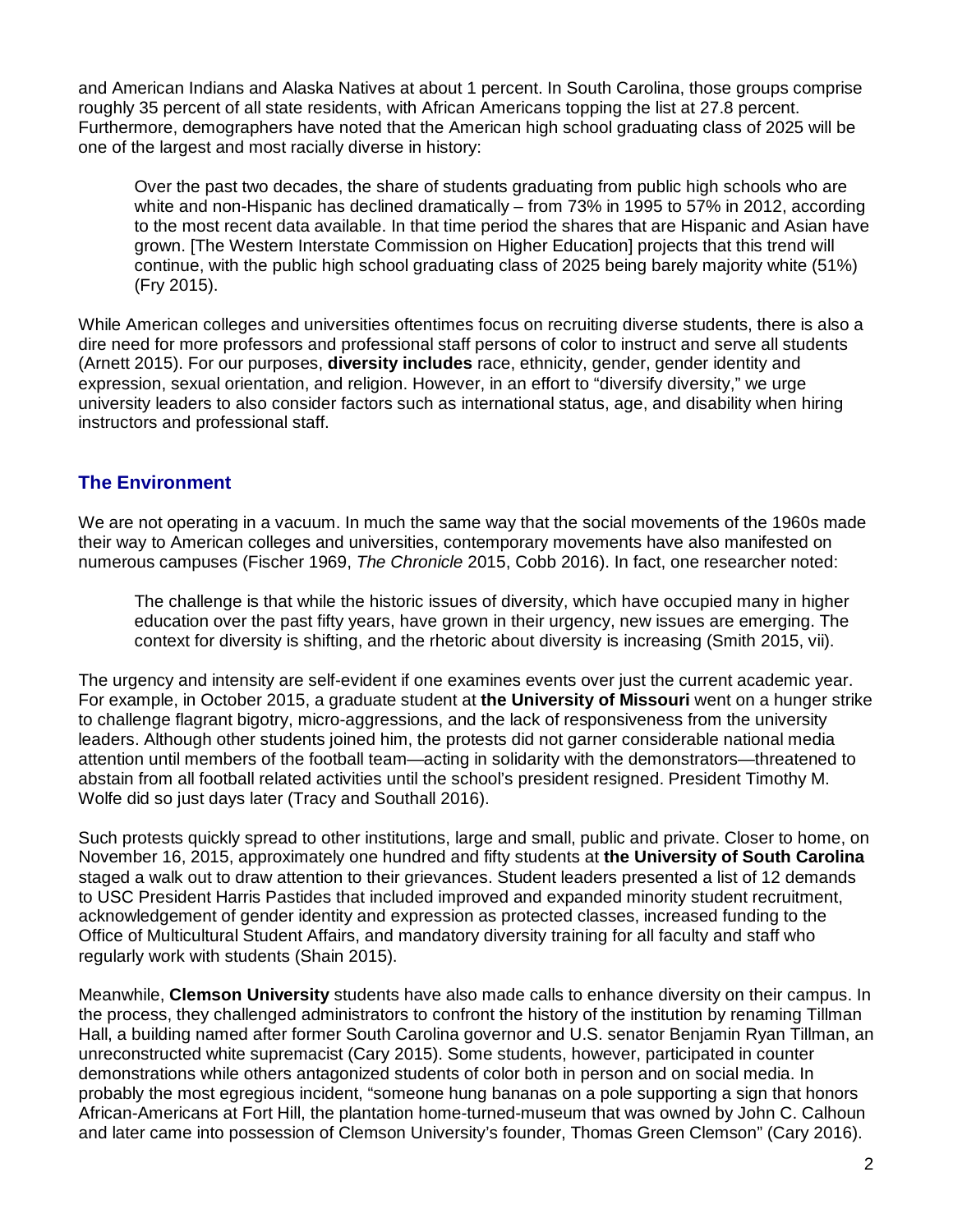A group of students occupied an administration building in response, and five of them were arrested for refusing to leave when university police ordered them to do so (Barnett 2016).

Finally, while Winthrop has not seen the tumult experienced by its counterparts at USC or Clemson, that does not mean things have gone swimmingly. In October 2014, two Winthrop alumni—Mike Fortune and Richard Davis—asked the Board of Trustees to drop Tillman's name from the university's main administration building (Douglas 2014). They expressed outrage that the most recognizable symbol of the institution was named after a man who enthusiastically facilitated black voter disenfranchisement and openly advocated murdering African Americans. In fact, Tillman boasted about his involvement in the Hamburg Massacre of 1876, which resulted in the deaths of seven men, six black and one white, after an all-black militia was attacked by a white mob. Nine months after Fortune and Davis made their appeal to the Board, someone defaced Tillman's portrait with the words, "violent racist," causing \$1,500 in damage (Douglas 2015). Following the nasty fight over removing the Confederate battle flag from the Statehouse grounds, state lawmakers shut down all efforts to rename historic buildings or monuments—including Tillman Hall (Marchant 2015a). Nevertheless, that did not prohibit Winthrop leaders from removing his name from the school's top student academic achievement award (Marchant 2015b).

In summary, today's students are challenging overt and color-blind racism, privilege, and power on campus and they have specific ideas about how to solve these problems. An analysis of student demands from **51 college campuses** found the following items atop most lists: increased diversity of professors (38 out of 51), mandatory diversity training (35), funding cultural centers (25), required classes for students (21), and increased diversity among students (21). "The demands at more than a quarter of these schools (14) included a deadline by which school administrators needed to agree or respond, or else face escalations of protests" (Libresco 2015). Thus, it is clear that organizers want something much greater than black and brown faces on recruitment brochures or websites. Rather, they want a campus-wide commitment to diversity and inclusive excellence with defined objectives and concrete plans for achieving them. Interestingly, an earlier generation of students articulated comparable requests during the 1960s (Woodyard 1991, Rooks 2006).

## **Where We Are: Diversity amongst the Winthrop Faculty and Staff**

Given what is happening in higher education across the country and in our state, Winthrop has an opportunity to seize the time and do the right thing without first having to see its students suffer the pain of harassment or having to operate under the pressure of protests. Even so, we have a lot of work to do because so many friends of Winthrop seem to think diversity is something the university has already mastered. For instance, a recent survey of institutional stakeholders asked respondents to identify both strategic goals and competitive advantages. The results were stunning. Most respondents pointed to enrollment, money, salaries, tuition, and technology as the university's greatest areas of need. Diversity, though, ranked in the bottom third of the responses. What is more, out of Winthrop's many stakeholders, only current students and K-12 educators and administrators rated diversity among their top priorities for the institution. Yet, when asked what Winthrop does best, diversity appeared in the top third of all stakeholder responses.

We suspect respondents did not assign greater priority to diversity because they know that roughly 36 percent of all Winthrop students come from underrepresented racial or ethnic groups. The numbers for **university employees**, however, show there is room for improvement (Table 2). As of Fall 2015, whites accounted for nearly 80 percent of the Winthrop workforce. Blacks were the next largest group, comprising 16 percent of university employees. Latinos/as, Asian Americans and Pacific Islanders, and American Indians or Alaska Natives, all together, accounted for about 4 percent of all employees. Roughly 3 out of every 5 Winthrop personnel were women.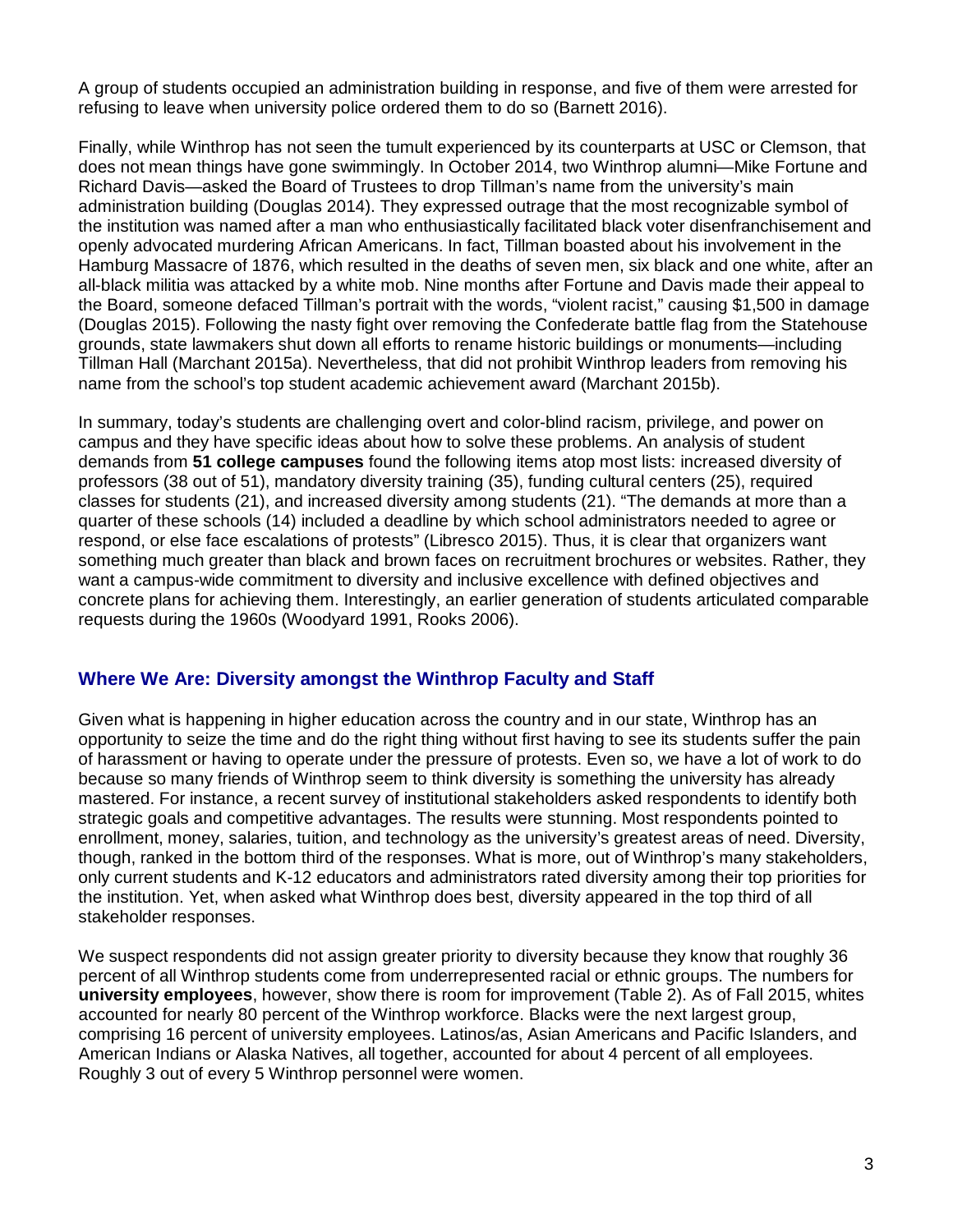| Gender                                                                              | Female                           | 754 |  |  |  |
|-------------------------------------------------------------------------------------|----------------------------------|-----|--|--|--|
|                                                                                     | Male                             | 479 |  |  |  |
|                                                                                     |                                  |     |  |  |  |
| Age                                                                                 | Under 30                         | 111 |  |  |  |
|                                                                                     | $30 - 39$                        | 252 |  |  |  |
|                                                                                     | $40 - 49$                        | 289 |  |  |  |
|                                                                                     | $50 - 59$                        | 301 |  |  |  |
|                                                                                     | $60 - 69$                        | 237 |  |  |  |
|                                                                                     | $70 -$ and older                 | 43  |  |  |  |
| Race and Ethnicity                                                                  | White                            | 977 |  |  |  |
|                                                                                     | <b>Black or African American</b> | 201 |  |  |  |
|                                                                                     | Latino/Latina/Hispanic           | 28  |  |  |  |
|                                                                                     | Asian                            | 16  |  |  |  |
|                                                                                     | Native Hawaiian/Pac. Islander    |     |  |  |  |
|                                                                                     | American Indian/Alaskan Native   | 6   |  |  |  |
|                                                                                     | Two or more races                | 3   |  |  |  |
|                                                                                     | Unknown                          | 1   |  |  |  |
| Source: Winthrop Department of Accreditation, Accountability, and Academic Services |                                  |     |  |  |  |

# **Table 2. Winthrop Employees by Gender, Age, Race, and Ethnicity, Fall 2015**

Data on the gender, racial, and ethnic composition of the **full-time instructional faculty** also reveal some interesting findings (Tables 3 and 4). As of Fall 2014, there were 287 full-time professors on campus. Women, at 52.2 percent, were a majority of the faculty. Whites comprised 86.8 percent of all instructors, totaling 249 professors. Again, blacks were the second largest racial or ethnic group at 20 total instructors, representing 7 percent of the faculty. Asian Americans and Pacific Islanders (8 total, 2.8 percent) and Latinos/as (7 total, 2.4 percent) followed blacks. There was just one American Indian or Alaskan Native on the faculty.

# **Table 3. Winthrop Full-time Faculty by Gender, Race, and Ethnicity, Fall 2009 and Fall 2014**

|                    |                                     | <b>Fall 2009</b> | <b>Fall 2014</b> |
|--------------------|-------------------------------------|------------------|------------------|
| Gender             | Female                              | 139              | 150              |
|                    | Male                                | 135              | 137              |
| Race and Ethnicity | White                               | 240              | 249              |
|                    | <b>Black or African American</b>    | 16               | 20               |
|                    | Latino/Latina/Hispanic              | 6                |                  |
|                    | Asian/Native Hawaiian/Pac. Islander | 12               | 8                |
|                    | American Indian/Alaskan Native      | 0                | 1                |
|                    | Two or more races                   | 3                |                  |
|                    | Unknown                             | 4                |                  |

Source: Winthrop Department of Accreditation, Accountability, and Academic Services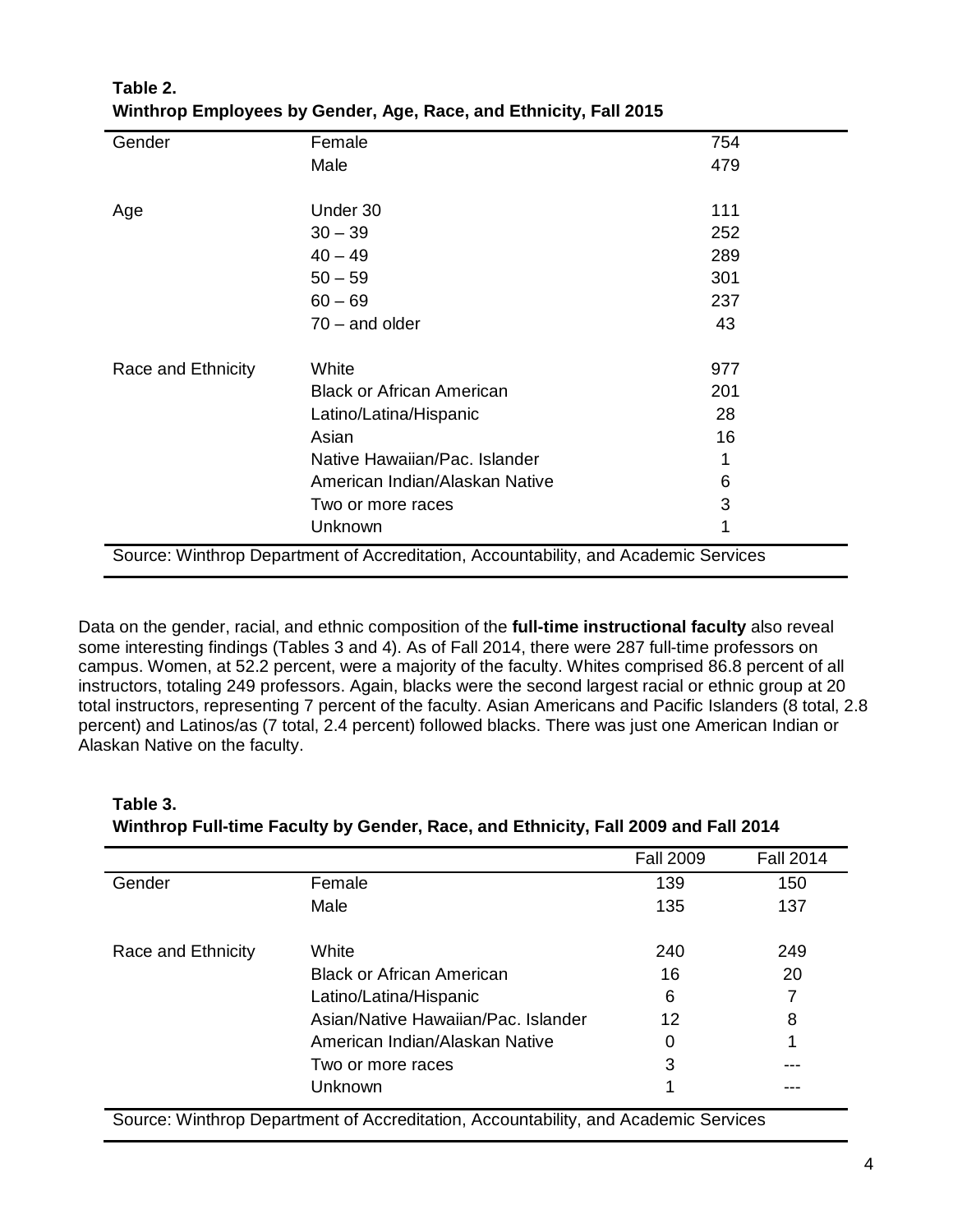| Total | White | <b>Black</b> | _atino/a | Asian | AI/AN |
|-------|-------|--------------|----------|-------|-------|
| 139   | 118   | 10           | 6        |       |       |
| 41    | 33    | 5            |          |       |       |
| 51    | 45    | 5            |          | O     |       |
| 54    | 51    |              |          |       |       |
|       |       |              |          |       |       |
|       |       |              |          |       |       |

## **Table 4. Winthrop Full-time Faculty by College, Race, and Ethnicity, Fall 2014**

Source: Winthrop Department of Accreditation, Accountability, and Academic Services

## **Where We Want to Go: Recommendations and Discussion**

In the 1990s, many institutions made a concerted effort to hire more black faculty members. The universities were propelled by a number of civil-rights lawsuits in higher education whose outcomes mandated swift action by states to remedy the effects of segregation in higher education and by White House guidelines reaffirming the need for affirmative action. These schools, including Duke University and the University of Michigan, sought intentionally to recruit faculty of color to their ranks.

However, 20 years later, though there has been an increase in the number of non-white faculty members overall, National Center for Education Statistics data show that increase has primarily been among Asian faculty members. The percentage of black professors on campus has increased only incrementally, while the number of Native American faculty has remained consistent over the last 20 years. (Female professors, however, have seen consistent, though modest, increases across all ethnicities.) (Arnett 2015).

Our task is difficult, but clear. In 2013, black professors represented just 5 percent of the full-time faculty at American colleges and universities. Shockingly, 96 percent of black tenured professors were at Historically Black Colleges and Universities (HBCUs), even though such institutions comprised only 3 percent of the nation's 3000 schools (Strauss 2015). Latinos/as were an additional 4 percent of all professors, while Asian Americans and Pacific Islanders accounted for another 10 percent (Libresco 2015). Some look at these numbers and suggest there simply are not enough professors of color to go around. Others disagree, noting that there was "an almost 43 percent increase in the award of PhDs to blacks from about 7,000 in 1999-2000 to slightly over 10,000 in 2009-2010. Yet, the average increase in black faculty appointments at [traditionally white institutions] during the same period was about 1.3 percent" (Strauss 2015).

Consequently, Winthrop is just one of many institutions seeking to diversify its faculty. Some universities will do so by hiring new-minted professors fresh out of graduate programs. Others, however, will expand their faculties at the expense of their competitors, luring away talented, established professors with tenure, promotion, salary increases, greater research funding, and/or other benefits. If Winthrop is to succeed in this endeavor, then university leaders must leverage its strategic advantages to both recruit and retain great professors and professional staff members. Ergo, we put forth the following recommendations to improve faculty and staff diversity: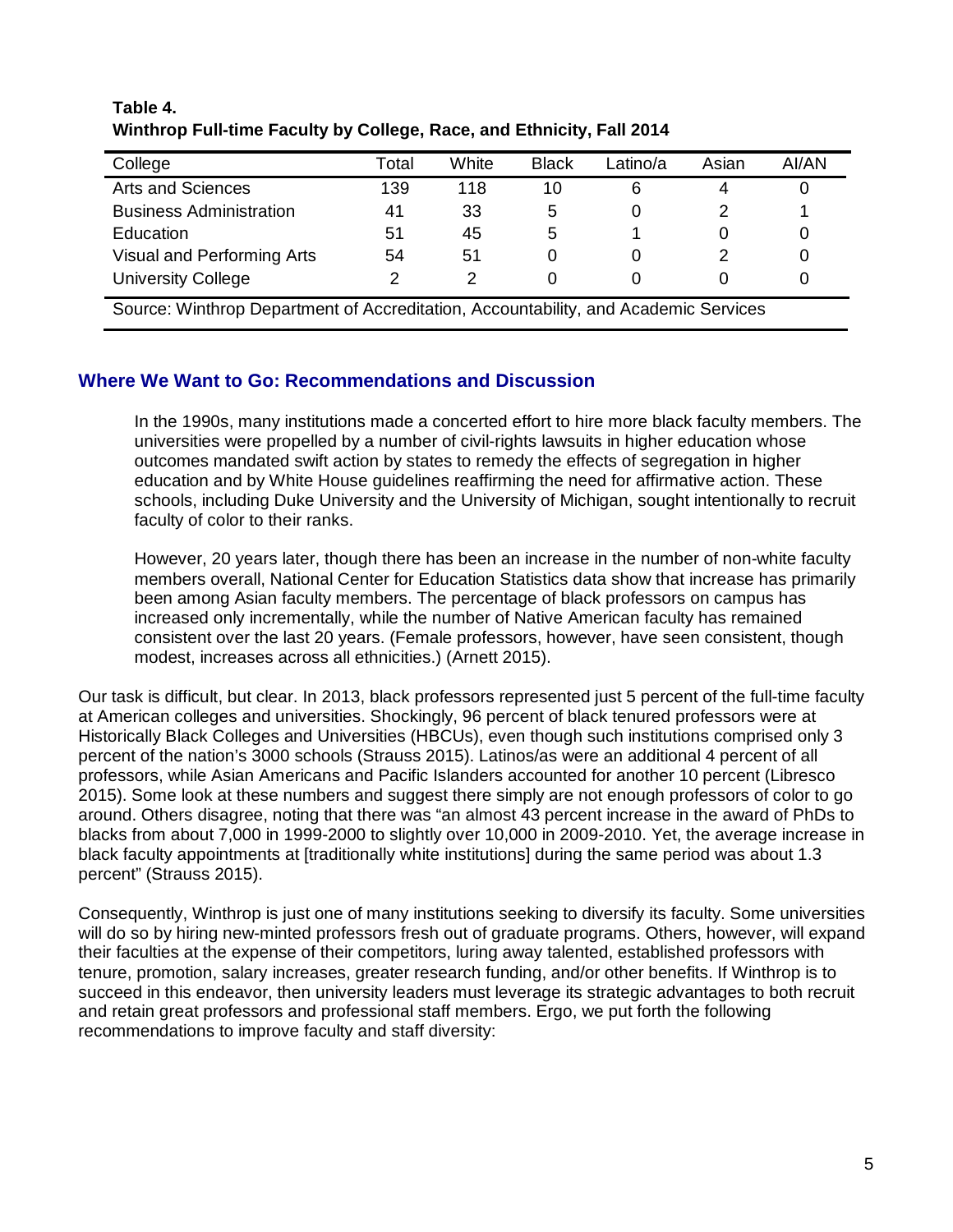#### **Table 5. Recommendations**

| Proposal |                                                                         | Time    | Cost        |
|----------|-------------------------------------------------------------------------|---------|-------------|
|          | 1. Diversify those responsible for hiring                               | Slowly  | Expensive   |
|          | 2. Develop an institutional protocol for conducting faculty searches    | Quickly | Little cost |
| З.       | Include diverse faculty members in the hiring process                   | Quickly | Little cost |
| 4.       | Appoint a Chief Diversity Officer                                       | Quickly | Expensive   |
|          | 5. Establish a fund or new salary line for competitive hiring and       | Slowly  | Expensive   |
|          | diverse F/S retention.                                                  |         |             |
|          | 6. Establish endowed professorship(s) to recruit diverse senior faculty | Slowly  | Expensive   |
|          | Establish postdoctoral fellowship(s) to recruit diverse junior faculty  | Slowly  | Expensive   |
| 8.       | Updating the Winthrop website to reflect inclusive excellence           | Quickly | Little cost |

## **1. Diversify those responsible for hiring**

Deans, department chairs, and faculty search committees hire faculty. Department directors and other professional staffers hire professional staffers. Therefore, while many institutions—including Winthrop—might benefit from creating administrative structures and supports to advance diversity, it is important to hire more people of color to serve as deans, department chairs, and department directors (Taylor, Apprey, Hill, McGrann, and Wang 2010, Strauss 2015).

## **2. Develop an institutional protocol for conducting faculty searches**

If the Winthrop faculty is ever to reflect the rich diversity of its student body, then we must be more intentional about the hiring process (Taylor et al. 2010). [The College of Education](http://www.winthrop.edu/uploadedFiles/coe/FacultyManual20122013FINAL2.pdf) has an exceptional search committee policy. It emphasizes diversity and inclusive excellence and establishes clear guidelines for the entire recruitment process. The document reads, "The College desires to hire the most qualified candidates as the outcome of the search process; however, to increase the probability of successful searches that result in a generally diverse faculty in the College, proactive steps will be taken in the recruitment process." Those steps include actively seeking out applicants (e.g., recruiting at conferences, contacting faculty alma maters for potential candidates, maintaining contact with Winthrop alumni pursuing terminal degrees), developing strong job descriptions, broadly circulating job announcements, carefully organizing and training search committees, and creating well-orchestrated campus visits for finalists.

The COE search policies and practices can serve as a model for all other Winthrop colleges. Thus, a new institutional protocol could emphasize:

- Developing diverse search committees.
- Formal training for search committee members (e.g., instruction on rules and regulations; guidance on recruitment and hiring "Dos and Don'ts", implicit bias training).

## **3. Include diverse faculty members in the hiring process**

Everyone has a role to play when it comes to developing and implementing a focused strategy to improve faculty diversity. Moreover, diverse faculty members ought not be expected to shoulder the load when it comes to promoting diversity. Nevertheless, some departments—if they have a diverse finalist for an instructional position—offer to set up a meeting between the candidate and other diverse professors (e.g., black faculty, LGBTQIA faculty). During these closed-door sessions, Winthrop professors share insight on what it is like to live, work, and play in the Charlotte metropolitan area. The meetings are also useful because they help identify potential mentors to guide new faculty members to tenure and promotion. We recommend formalizing these ad hoc groups to better assist with recruiting and retention.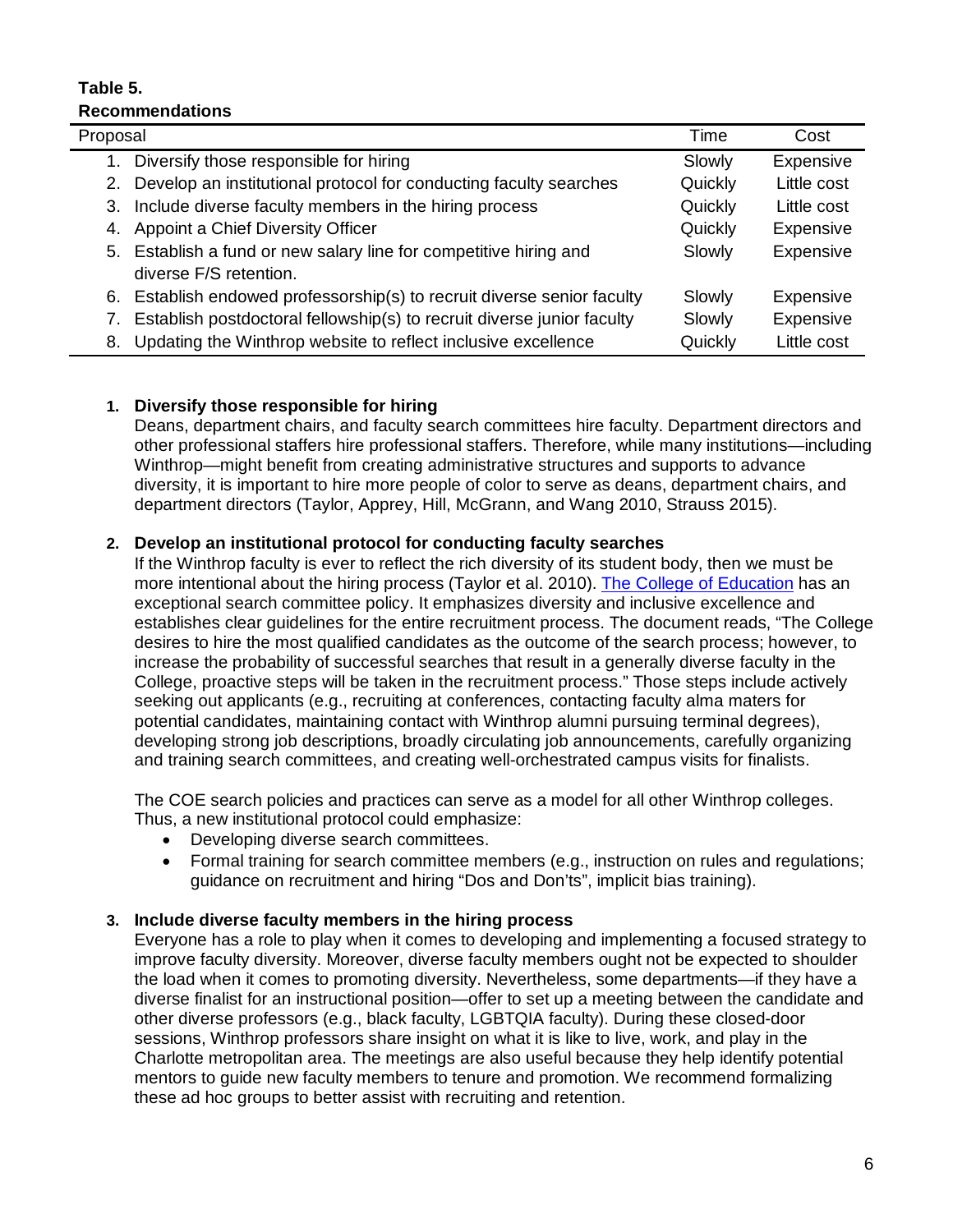## **4. Appoint a Chief Diversity Officer (CDO)**

A serious commitment to diversity entails creating administrative structures and supports to direct the university's effort to attract and retain excellent professors and professional staff members. A CDO, located either in the Division of Human Resources, Employee Diversity, and Wellness, or in the Division of Academic Affairs, could:

- Coordinate training for faculty search committees.
- Strengthen guidelines for hiring professional staff.
- Conduct implicit bias training for academic department chairs (and at least one other department member), faculty search committee members, and department directors.
- Develop an evidence-based mentoring program for junior faculty and professional staffers.
- Conduct multicultural competency workshops for professors and professional staff members who work directly with students.
- Receive and analyze data on hiring across the institution.
- Serve as an institutional ombudsmen.

It would be highly impractical to expect one person to assume all of the responsibility for promoting faculty diversity at Winthrop. Therefore, we think a CDO must be supported by an administrative staff, graduate assistants, and a diversity committee. Members of the diversity committee, properly trained, could also serve as external members of faculty search committees.

#### **5. Establish a fund or new salary line for competitive hiring and diverse F/S retention.**

#### **6. Establish endowed professorship(s) to recruit diverse senior faculty.**

#### **7. Establish postdoctoral fellowship(s) to recruit diverse junior faculty.**

**Items 5, 6, and 7** present an opportunity to align Winthrop's fundraising goals and its desire to promote diversity and inclusive excellence. For example, university leaders and institutional stakeholders could partner to establish a "**diversity reserve**" that might support faculty and staff recruitment and retention. Such a fund could also support faculty research or educational projects that explore some aspect of diversity.

What is more, the **["Fulfilling the Promise"](http://www.winthrop.edu/integration/default.aspx)** campaign provides an excellent example of how the university might pursue these efforts. In 2014, Winthrop marked the  $50<sup>th</sup>$  anniversary of its integration by celebrating the stories of its first black students: **Dr. Cynthia Plair Roddey** G'67, **Mrs. Delores Johnson Hurt** '68, **Mrs. Arnetta Gladden Mackey** '67, and **Mrs. Sue Frances Meriwether Steed** '67. The events allowed community members to gather, remember, and reflect on the contributions of these trailblazing women and how they helped pave the way for future generations of Winthrop students. The programs also raised money for **[The Roddey, Johnson,](http://www.winthrop.edu/integration/default.aspx?id=36969)  [Gladden, Meriwether Endowed Scholarship](http://www.winthrop.edu/integration/default.aspx?id=36969)**, which honors the bridge built by these women by making resources available to promising minority students. This is especially noteworthy because the scholarship is named after women who are worth commemorating—as opposed to sick segregationists of yesteryear. We need more of this sort of creative thinking and collaboration.

#### 8. **Updating the Winthrop website**.

Visitors to the Winthrop campus marvel at its beauty and inclusivity. Those who visit the university's website ought to encounter those features at every turn. In particular, the Winthrop front page, the faculty recruitment site, and the Human Resources page must showcase the institution's commitment to diversity and inclusive excellence. It is sometimes said that Winthrop is South Carolina's best-kept secret. Well, it should be a secret no longer.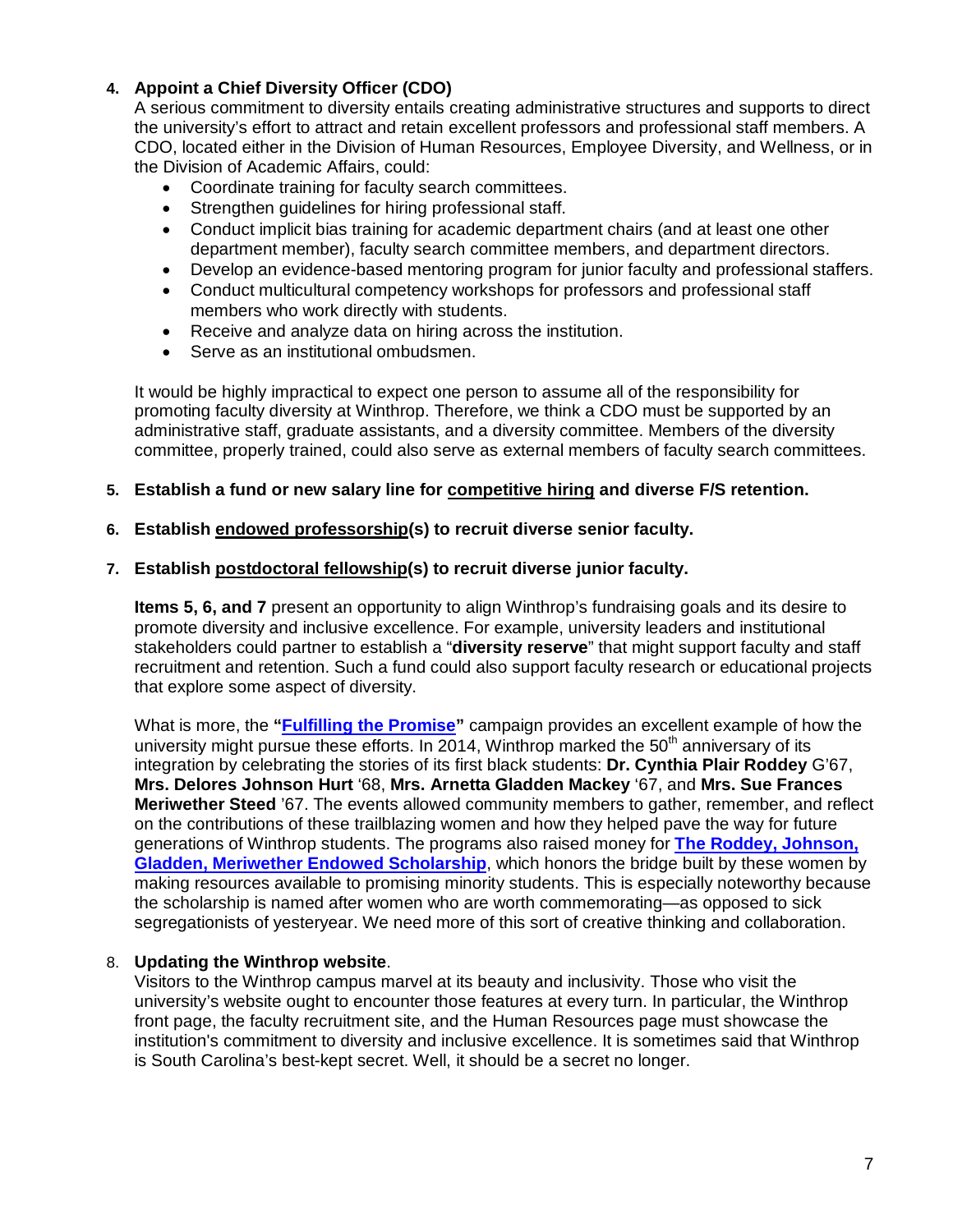## **References**

- Arnett, Autumn A. 2015. "The Need for More Professors of Color." *The Atlantic*, October 14. http://www.theatlantic.com/education/archive/2015/10/diverse-faculty-professors/410305 (October 14, 2016).
- Barnett, Ron. 2016. "Five Clemson Protestors Released." *The Greenville News*, April 15. http://www.greenvilleonline.com/story/news/local/2016/04/14/five-clemson-students-refuse-leaveprotest-sykes-hall/83051490 (April 15, 2016).
- Cary, Nathaniel. 2015. "Debate rages over Clemson Tillman Hall." *The Greenville News*, January 16. http://www.greenvilleonline.com/story/news/local/2015/01/16/debate-rages-clemsons- tillmanhall/21888173 (March 9, 2016).
- Cary, Nathaniel. 2016. "Clemson Investigating Defaced Sign." *The Greenville News*, April 11. http://www.greenvilleonline.com/story/news/education/2016/04/11/clemson-investigating-defacedsign/82907218 (April 15, 2016).
- Cobb, Jelani. 2016. "The Matter of Black Lives." *The New Yorker*, March 16. http://www.newyorker.com/ magazine/2016/03/14/where-is-black-lives-matter-headed (March 9, 2016).
- Douglas, Anna. 2014. "Two Former Students Ask Winthrop to Change Tillman Hall's Name, Citing Tillman's Racist Past." *The Herald*, October 3. http://www.heraldonline.com/ news/local/community/enquirer-herald/article12121616.html (October 3, 2014).
- Douglas, Anna. 2015. "Update: Winthrop Tillman Vandalism Caused \$1,500 in Damage in Protest of Building Name." *The Herald*, August 25. http://www.heraldonline.com/news/ local/crime/article32311737.html (August 25, 2015).
- Fischer, Roger A. 1969. "Ghetto and Gown: The Birth of Black Studies." *Current History* 57 (November): 290-294.
- Fry, Richard. 2015. "Class of 2025 Expected to be the Biggest, Most Diverse Ever." Pew Research Center, September 11. http://www.pewresearch.org/fact-tank/2015/09/11/class-of-2025-expectedto-be-the-biggest-most-diverse-ever (April 18, 2016).
- Libresco, Leah. 2015. "Here are the Demands from Students Protesting Racism at 51 Colleges." *FiveThirtyEight*, December 3. http://fivethirtyeight.com/features/here-are-the-demands-fromstudents-protesting-racism-at-51-colleges (March 9, 2016).
- Marchant, Bristow. 2015a. "SC House Speaker Blocks Renaming Winthrop's Tillman Hall." *The Herald*, July 17. http://www.heraldonline.com/news/local/article27490099.html (July 17, 2015).
- Marchant, Bristow. 2015b. "Winthrop University Drops 'Tillman' from Top Student Award." *The Herald*, December 8. http://www.heraldonline.com/news/local/article48679260.html (December 8, 2015).
- Moody, JoAnn. 2004. *Faculty Diversity: Problems and Solutions*. New York: Routledge.
- Myers, Ben. 2016. "The Flagship Diversity Divide. *The Chronicle of Higher Education*. January 5. http://chronicle.com/interactives/flagship-diversity (March 9, 2016).